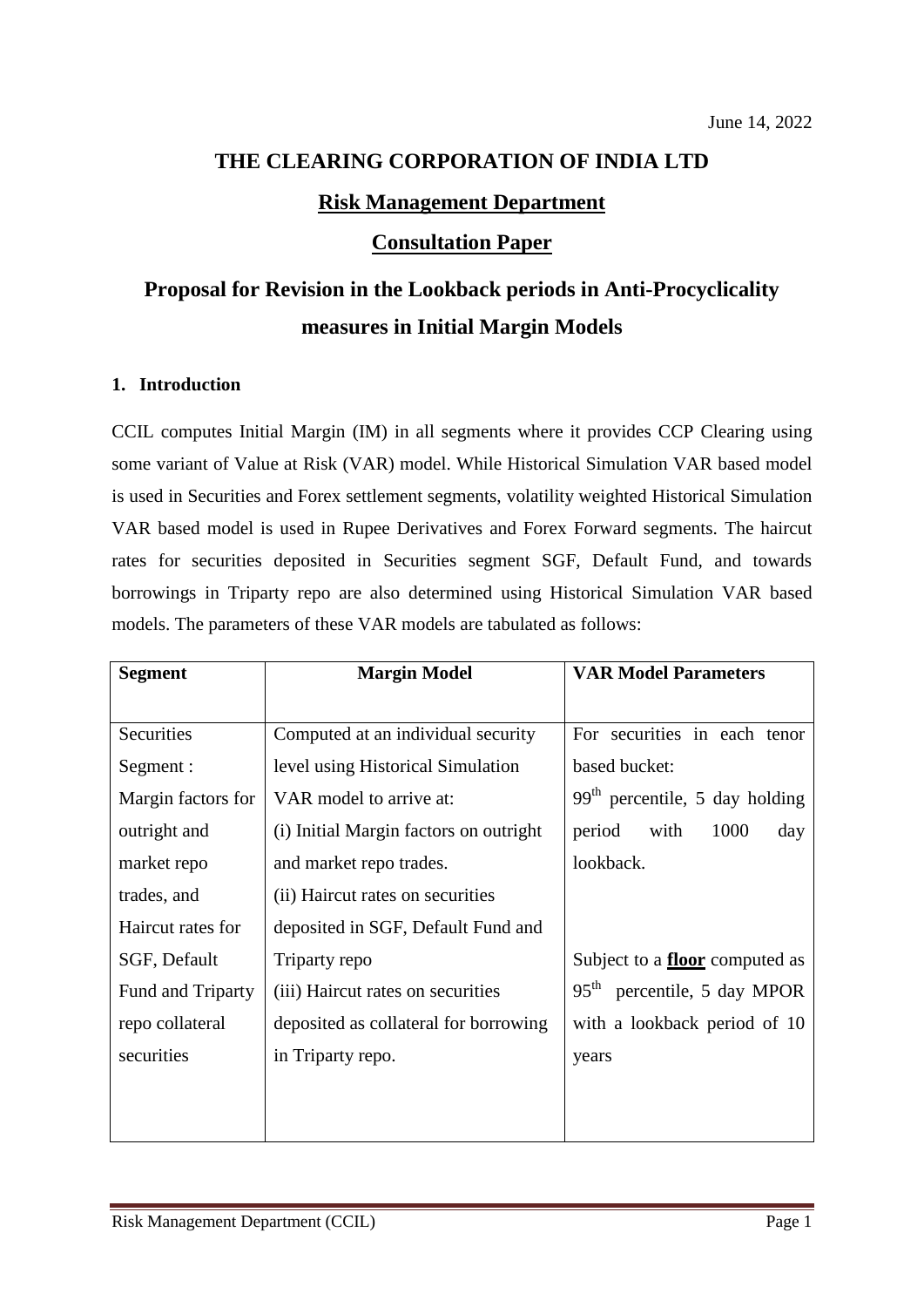| <b>Segment</b>           | <b>Margin Model</b>                  | <b>VAR Model Parameters</b>                 |
|--------------------------|--------------------------------------|---------------------------------------------|
|                          |                                      |                                             |
| Securities               | Historical simulation based Value at | Initial Margin is derived based             |
| Initial<br>Segment:      | Risk factor                          | on $99th$<br>percentile, 3<br>day           |
| Margin on Tri-           |                                      | <b>MPOR</b><br>with<br>1000<br>day          |
| party Repo trades        |                                      | lookback for various<br>short               |
|                          |                                      | term rates subject to a floor of            |
|                          |                                      | $0.5%$ .                                    |
| <b>Forex Settlement</b>  | The market risk factor for USD INR   | $99th$ percentile, 3 day holding            |
|                          | Spot rate is based on historical     | with<br>1000<br>period<br>day               |
|                          | simulation based Value at Risk       | lookback;                                   |
|                          |                                      |                                             |
|                          |                                      | Subject to a <b>floor</b> computed at       |
|                          |                                      | $99th$ percentile, 3 day MPOR               |
|                          |                                      | with a look back period of                  |
|                          |                                      | 2500 days                                   |
| Forex Forward            | Initial Margin is calculated at a    | $\overline{99^{th}}$ percentile, 5 day MPOR |
|                          | portfolio level using a volatility   | with 1000 day lookback, of                  |
|                          | weighted historical simulation based | which 250 returns are from a                |
|                          | Value at Risk model.                 | continuous 250 day period of                |
|                          |                                      | stress from the last 10 years.              |
|                          |                                      |                                             |
| <b>Rupee Derivatives</b> | Initial Margin is calculated at a    | $99th$ percentile, 5 day MPOR               |
| (MIBOR and               | portfolio level using a volatility   | with 1000 day lookback; of                  |
| MIFOR)                   | weighted historical simulation based | which 250 returns are from a                |
|                          | Value at Risk model.                 | 250 day continuous period of                |
|                          |                                      | stress from the last 10 years.              |

Table 1: VAR Model for IM computation and Determination of Haircut rates for Securities

1.2 The stress periods included in the IM model for Forex Forward and Rupee Derivatives segment are reviewed on a monthly basis. The margin factor floors are reviewed on a yearly basis for Forex settlement segment. In securities segment, the floors get reviewed at the time of fortnightly revision of margin factors.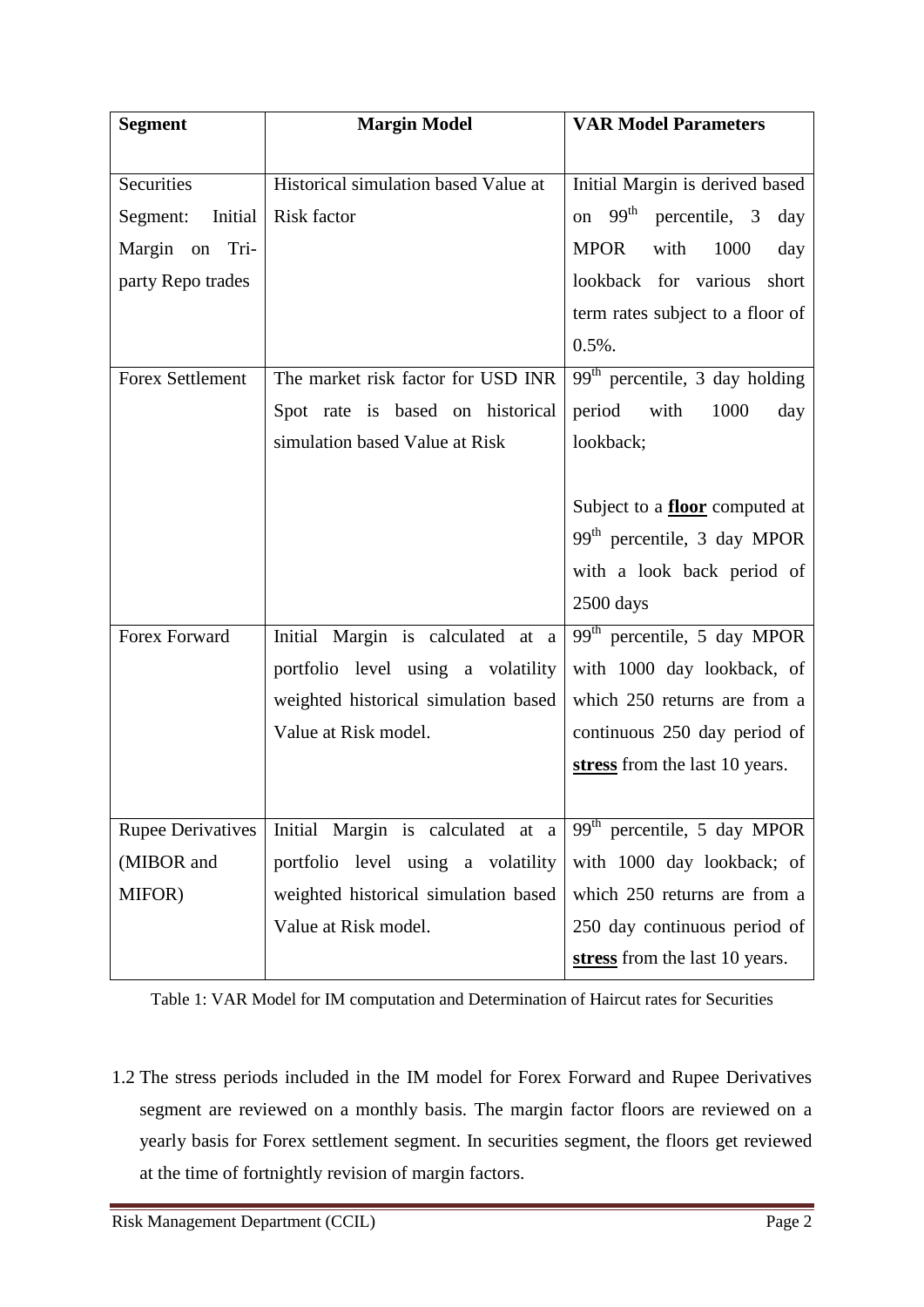- 1.3 Prefunded resources to cover market risk can be in the form of margins and mutualized default fund (to cover losses of one / two largest participants and their affiliates in the event of extreme but plausible market movements). CCPs usually apply a combination of the "defaulter pays" and the "survivor pays" principles to cover the losses from a participant's default. Margin requirements are set to cover the losses on account of participant defaults under normal market circumstances while the default fund would help meet losses, in excess of the margins, in extreme but plausible conditions. Margins collected from members work on a 'defaulter pays' principle, as these are utilized in the event of member's own default. Default Fund, on the other hand, works on a 'survivor pays' principle, as these are utilized in the event of default of other members.
- 1.4 CCPs employ various measures to ensure that initial margin models are not pro-cyclical in nature. An impact of these measures is that Initial Margins are relatively higher even in periods of low market volatility. Higher margins result in relatively lower default fund requirements and thus, as stated in para 1.3 above, help to maintain a balance between members' margin and default fund contributions.
- 1.5 As indicated in Table 1, anti-procyclicality measures are in place in CCIL's initial margin models, such as inclusion of returns from a continuous 250 day period of stress in the Initial margin look-back period (for Forex Forward and Rupee Derivatives segment) and minimum margin / floor (for IM in Triparty repo trades and trades in Forex settlement and Securities segments).
- 1.6 CCIL has a uniform look-back period of 10 years for anti-procyclicality measures across all the segments. Presently, this window covers major events such as 2013 QE (Quantitative Easing) in US, 2018 Brexit in EU and 2020-2021 Covid19 pandemic.. However, major events like the global financial crisis of (2008) and the European debt crisis of (2011) have moved out of this 10 year window. By end of 2023, data pertaining to (2013) will also move out of the look back period. Year 2013 was the period of highest volatility in the USD/INR exchange rate, which is a key risk factor for Forex and Forex Forwards segment. It is felt that these periods of extreme market stress, viz. Global Financial Crisis (2008), European Debt Crisis (2011) and US Quantitative easing (2013) are representative of volatile market conditions and continue to remain relevant. Thus,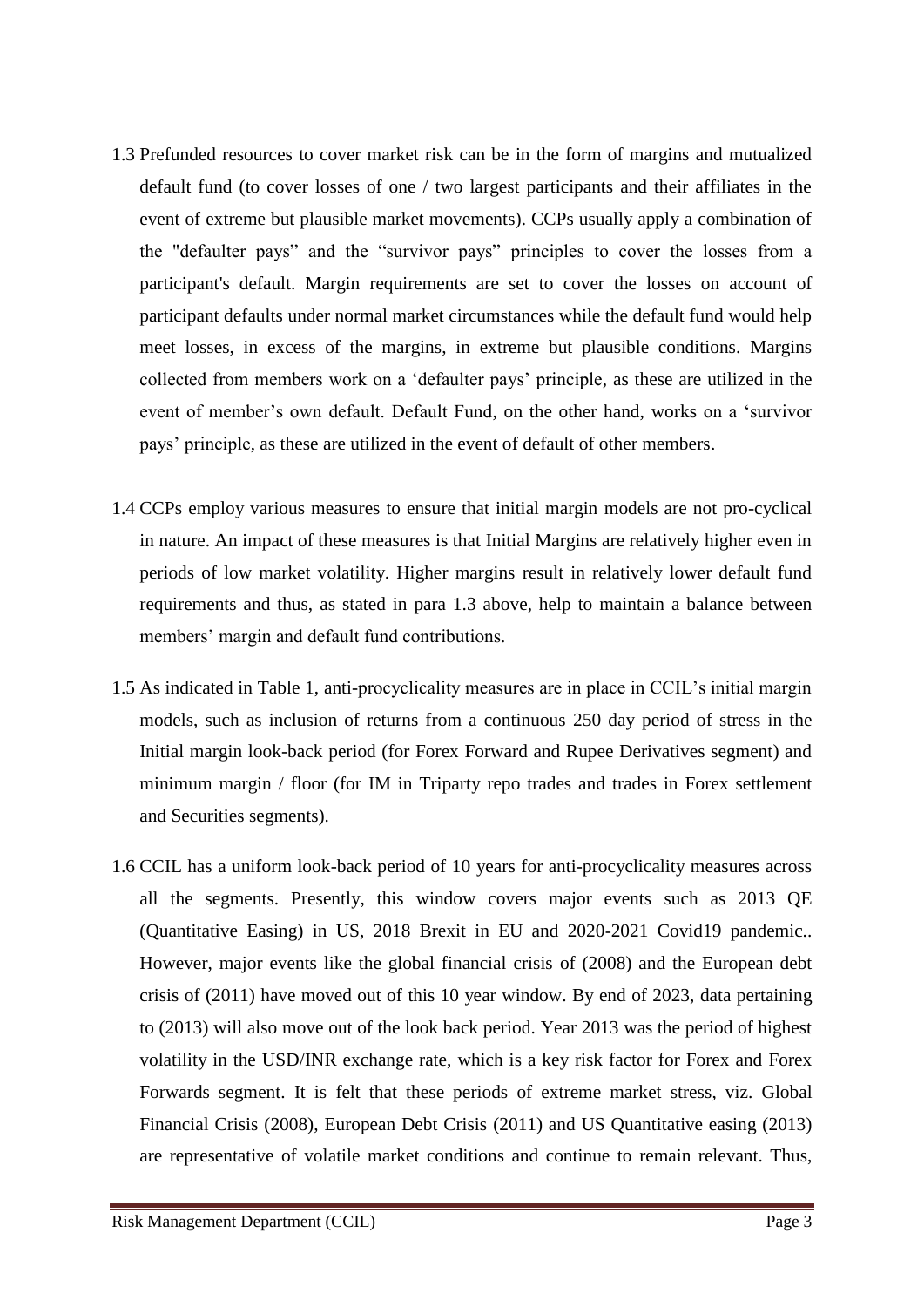data from these periods need to be taken into account for determining stressed VAR / margin floors. There is also a risk that the exclusion of these data points could lead to procyclical margin requirements, if a sudden stress event is encountered.

#### **2. Proposal**

- 2.1. In the light of above discussion, we propose some changes in our IM model parameters for various clearing services with an objective to achieve the following:
	- a) To capture all relevant historical periods of stress in risk factors in our margin models.
	- b) To ensure that the responsibility to meet loss on account of default handling is more on the defaulter (by way of higher margins) and less on the non-defaulters (by way of default fund contributions).
- 2.2. The proposed changes in IM model parameters are stated below:
	- a) Securities Segment: For each tenor bucket, the  $95<sup>th</sup>$  percentile 1 day VAR values will be computed for rolling periods of 10 years length, starting from 2006. The highest of such 1 day VAR values for each bucket shall be scaled as per the applicable margin period of risk (MPOR) to determine margin factor/haircut floor for all securities in that tenor bucket. Current lookback period for 1 day VAR floor is recent 10 years.
	- b) Forex Settlement Segment: For determining margin factor floor, 1 day VAR values  $(99<sup>th</sup> percentile, 2500 day look back period) will be computed for rolling periods of$ 2500 days, starting from 2002 and highest of such 1 day VAR values shall be scaled as per the applicable margin period of risk (MPOR). Current look back period for 1 day VAR floor is recent 2500 days.
	- c) Forex Forward and Rupee Derivatives Segments: The continuous 250 days stress period will be identified using a look back period starting from Oct'2002 for Forex Forward and from Jan'2009 for Rupee Derivatives. Current look back period is recent 10 years.